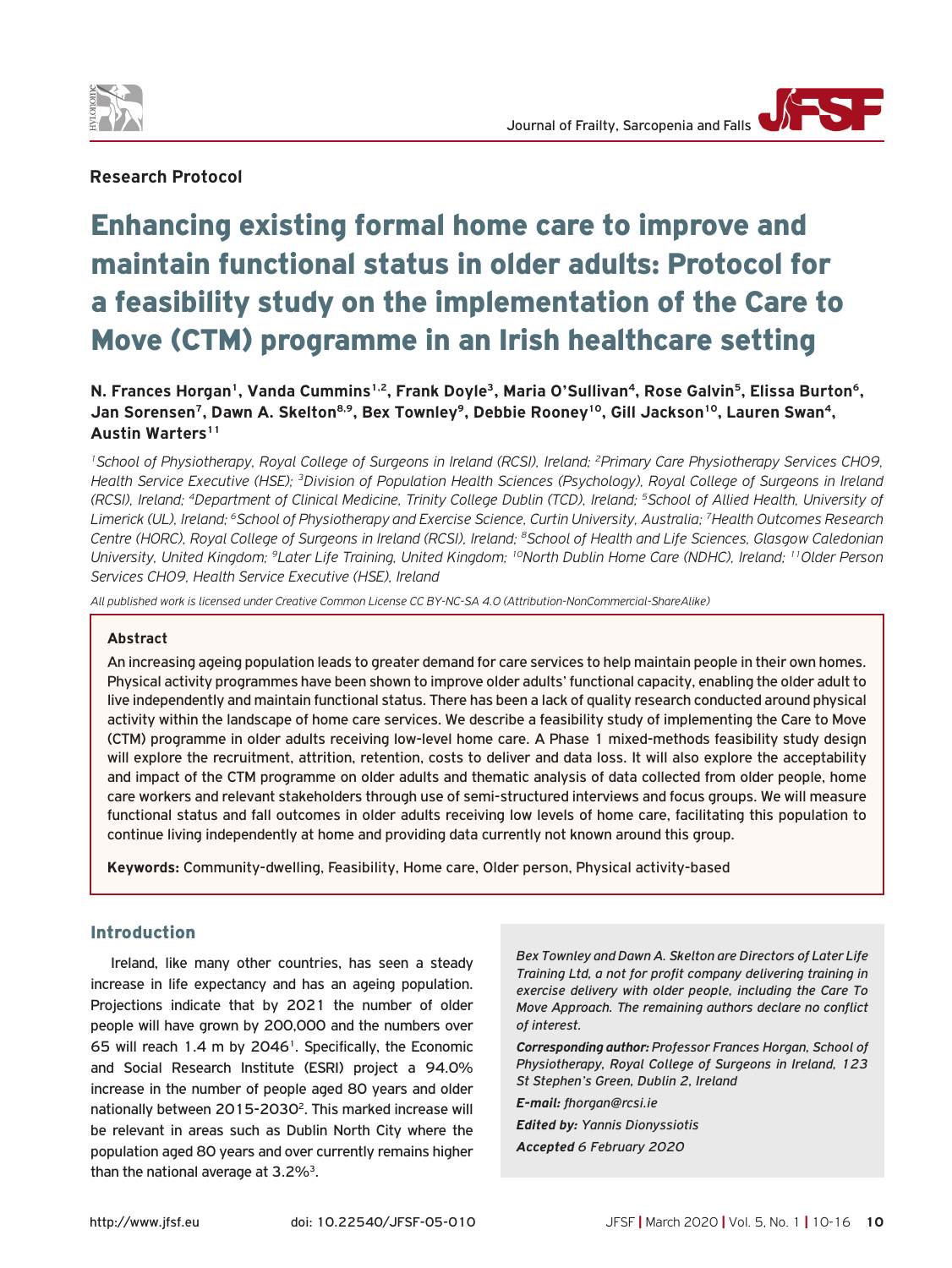While formal home care has been identified as one key strategy to support independent living, the ability of social and health care funding to keep pace with growing demand has come under scrutiny in recent years as those receiving home care services are increasing in numbers and have varying levels of support required<sup>4,5</sup>. Between 2000 and 2010, there has been a fourfold increase in the number of people in receipt of home care services<sup>5</sup>. Currently, 97% of formal home care is financed by the Irish state<sup>6</sup>. The current service configuration poses challenges in the trajectories of care.

The concept of frailty is increasingly used to describe the situation of a large proportion of older people receiving home care. They are at risk of being unable to recover from adverse events, such as falls and their care needs may escalate over time<sup>7</sup>. Those transitioning into frailty are particularly sedentary and avoid activity often for fear of falling8,9. A recent internal review of around 1,300 Irish low level home care service users showed increasing age and a higher frequency of care hours to be significantly associated with greater levels of frailty and 75% of home care recipients assessed, were categorised as vulnerable, mildly frail or moderately frail indicating the relevance of an intervention aimed at this group<sup>3</sup>.

There has been strong interest in developing innovative and cost-effective interventions to support older people living in their homes and, in turn, to reduce demand on acute hospital services and residential care provision<sup>10</sup>.

There has been extensive research into structured exercise programmes for frailer older people or those with sarcopenia<sup>11-13</sup>. However, uptake and adherence to such interventions is often poor $11-13$ . Home care is also an important arena to address falls prevention and QOL, but this vulnerable group of older adults is underrepresented in health research<sup>14</sup>. One recent study of a falls prevention exercise programme based on the Otago Exercise Programme (OEP) significantly improved physical function, Health Related Quality of Life (HRQOL) and balance in older adults receiving home care but was cost intensive<sup>14</sup>. Integrating strength and balance activities into daily life activities has shown better adherence but there are less studies in those receiving care<sup>15</sup>.

Research around structured exercise programmes has been completed in different groups of community-dwelling older people, however few studies have focused on the older population receiving formal home care. A recent systematic review of physical activity programmes for older people receiving home care identified few consistencies and recommended the need for more evidenced based trials investigating physical activity promotion programmes tailored for this group of older adults $16,17$ .

Research, specifically with home care clients, has shown that older people prefer integrated lifestyle exercise and being physically active through activities they enjoy, rather than more structured exercise programmes<sup>18</sup>. Through the Care To Move (CTM) programme participants are encouraged to

do more 'movement' associated with self-care activities and, with support, integrate some strength and balance activities into their day as opposed to a prescribed set of exercises conducted for a set amount of time<sup>19</sup>. CTM is a whole workforce approach, because its primary aim is to bring consistency (of language, correct messages) to teams delivering packages of care or those regularly engaging with older people in their homes. CTM provides a series of consistent 'movement prompts' to use and embed into existing movements of daily living and offers a series of key messages to communicate during all interactions about sitting and moving more with a view to encouraging and empowering older people to make different decisions in the longer term to better contribute to their health, well-being, confidence and independence. The purpose of intervening in the group is to delay functional decline, thereby maintaining independence and reducing the need for increased formal home care. Although there have been promising local service evaluations of CTM, there has been no formal research published.

The aim of this study is to investigate the feasibility and acceptability of implementing the CTM programme in older adults living in the community who are receiving low-level home care. Through enhancing home care services, this research will aim to evaluate a more sustainable approach to ageing in place as supported by current strategies for health and well-being in Ireland. By incorporating older adults receiving low-level home care this study is attempting to reduce rates of functional decline in this vulnerable older group. If functional status can be maintained or improved it may delay or prevent increased use of formal home care.

#### Materials and methods

#### *Study design*

Phase 1 Feasibility study exploring the potential for a future randomised controlled trial (RCT) of the Care to Move (CTM) programme in the context of a community physiotherapy service with older service users receiving lowlevel home care support. We will apply Bowen's framework for feasibility studies<sup>20</sup> the recent guidelines for reporting non randomised feasibility studies<sup>21</sup> and will follow the Medical Research Council (MRC) framework for complex interventions<sup>22</sup>.

#### *Participants and recruitment*

Recipients of low-level home care will be recruited from a not-for-profit home care company located in Dublin North City. Care managers, supervisory staff and home care workers will review and screen a list of all service users based on inclusion and exclusion criteria. Inclusion Criteria: Service users will be eligible to participate if they are aged 65 years or older, have a Clinical Frailty Score<sup>7</sup> of 6 or less, have fallen at least once in the last year, receive ≤5 hours of home care a week and are independently mobile (with or without a walking aid). Exclusion Criteria: Service users will be excluded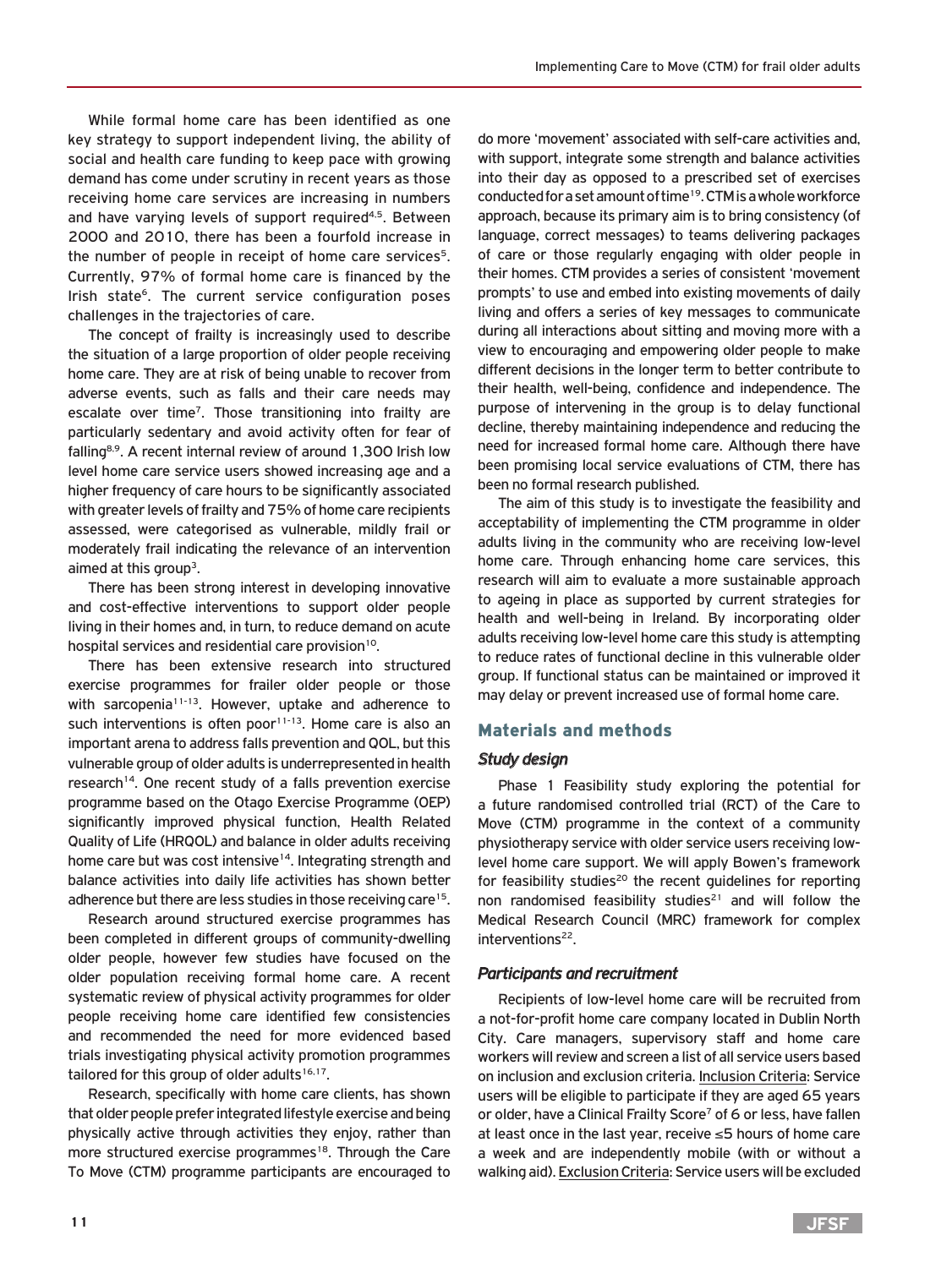if they have moderate to severe cognitive impairment, have any unstable clinical conditions, are receiving end of life care, or would be unable to follow instructions about exercising, moving or being more physically active, safely.

#### *Procedure*

Eligible service users will be provided with a study invitation letter and participant information sheet and will receive a follow-up call within a week to establish if they would like to participate. Following identification of suitable participants, a face-to-face meeting will be arranged with the research physiotherapist to discuss the project. Participants will be given up to seven days between receipt of the study information and being requested to give written permission. Withdrawal from the study will not impact on the level of home care received. Subsequent home visits will be arranged and completed by a research physiotherapist to obtain written consent and to provide any further information regarding the study. Participants will then receive the CTM intervention for six months. Assessments will be completed during home visits at baseline, after 8 weeks of the intervention and at 6 months by a research physiotherapist.

#### *Description of Care To Move (CTM) intervention*

We will report the CTM intervention according to the TIDiER Guidelines<sup>23</sup>. CTM provides a series of consistent 'movement prompts' to use and embed into existing movements of daily living and offers a series of key messages for care staff to communicate during all interactions about sitting and moving more with a view to encouraging and empowering older people to make different decisions in the longer term to better contribute to their health, well-being, confidence and independence. CTM is not a structured exercise programme but is specifically designed to give home care workers and volunteers confidence to have empowering and motivating interactions with clients, patients and service uses across any setting or service working with older people. CTM training was originally designed for a domiciliary enablement service in South Wales and following extensive observation of care visits and discussion with care service leads and therapy leads the training outcomes were designed in recognition of the missed opportunities observed, and to address a clear unmet training need for non-qualified workforce (who have the most opportunities for interaction with service users/ patients/older people).

In this study the identified staff (home care workers) trained in CTM (CTM Motivators) will complete a two day CTM course. The CTM course has three key themes/approaches; Communication skills to have purposeful conversations about movement (providing a structured framework); A series of targeted, specific movements and prompts (for key movements already being performed as part of the usual package of care, daily living); Where applicable, motivating and empowering older people to carry out home exercise programmes prescribed by therapy services. Key members

of the team will also be trained as CTM Key Trainers (cascade training for future CTM Motivators) for sustainability. The CTM participants will be encouraged to undertake movements specifically prescribed to improve balance or increase strength. These activities will be embedded within everyday activities; so that the movements can be done several times during the day rather than a prescribed set of exercises conducted for a set amount of time. The duration of the CTM intervention will be eight weeks. During the initial eight weeks, the research physiotherapist will work with the home care worker (i.e. CTM Motivator) and the participant (i.e. home care client) to demonstrate how the movements can be completed safely and effectively over 3 visits. A fourth follow-up visit will then be completed by the research physiotherapist after 6 months to complete the final assessment. Over the study period, it will be the role of the home care worker to encourage and prompt the participant to engage in the CTM programme on their home care visits, which will occur at least once a week. The TiDIER23 standardised reporting guidelines for intervention description and replication will be followed to ensure the standardised conduct and reporting of the CTM programme (Appendix 1).

#### *Health behaviour change*

During the delivery of training in CTM to the home care staff and key trainers, the CTM intervention was mapped against Behaviour Change Techniques (BCTs) from the COM-B Taxonomy24. We will conduct interviews with the study participants, and home care workers. The interviews will be grounded in social-cognitive theory<sup>25</sup>, exploring the theoretical proximal determinants of behaviour (e.g. self-efficacy, outcome expectancies, self-regulation). This theory will also be used in the actual intervention, which will allow for appropriate process evaluation<sup>26</sup> to produce a logic model for implementation that can be tested in a later study. Home care workers will be key to delivering CTM, by motivating and encouraging participants beyond the collaboration with the physiotherapist. We will look at the home care organisation documents, to identify if participants' goals change over time (i.e. did they show progression?) so as to document the participant adherence to the movements recommended over time.

#### *Outcome measures*

**Primary outcomes**: Our primary outcomes will be based on the feasibility of the CTM intervention and data collection across the study period. These will include: number of home care clients that are recruited (recruitment), that provide data at 8 weeks and 6 month follow-up (retention), and show engagement with CTM and progression over time using care documentation (adherence). The primary outcome of the future definitive RCT will be decided by the responsiveness to change, participant burden and participant feedback from this study. We will document data loss in the questionnaires and tests within the secondary outcome measures and document any adverse events related to the CTM intervention.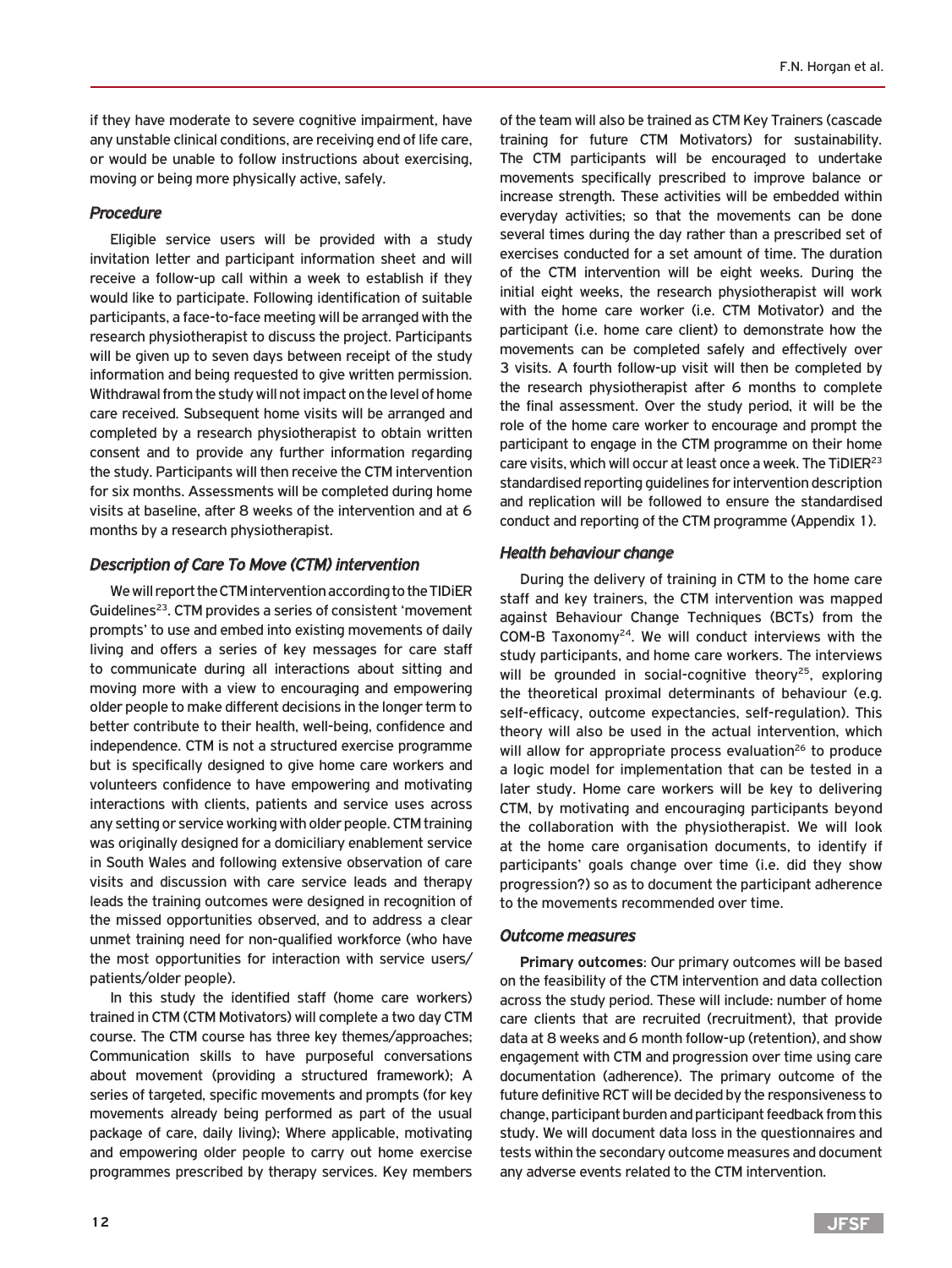**Secondary Outcomes**: All participants will be assessed at baseline, after 8 weeks and 6 months. The main secondary outcome will be Timed Up and Go (TUG) test $27$ . We have a series of validated questionnaires to assess: Frailty<sup>7</sup> (Rockwood); level of physical activity - PhoneFITT<sup>28</sup>; Nottingham Extended Activities of Daily Living (NEADL) scale29; Lower body strength, as measured by performance of 30-second chair stand test<sup>30</sup>. Balance confidence will be assessed with the shortened 10-item Activity specific Balance Confidence (ABC) scale<sup>31</sup>, and the CONFBal – a 10item falls self-efficacy scale<sup>32</sup>. Quality of life will be assessed using the SF-36 and EuroQOL EQ5D-5L questionnaires<sup>33</sup>. For social cognitive theory (SCT), a validated SCT scale will be used<sup>34</sup>. We will produce a logic model for implementation that can be tested in a future study. We will explore the capacity to deliver the intervention in the context of community physiotherapy services working in partnership with a home care organisation, examine delivery (fidelity) and compliance of the intervention. Participants will be asked to complete a weekly report to be collected by the home care worker in which they will monitor any falls or major health changes and health care use. Participants will be given a weekly calendar to tick each day they performed an activity during the study period.

## *Health economic evaluation*

We will examine the implementation and running cost of the CTM-programme, assess the health economics outcomes in terms of improved functional ability and healthrelated quality of life (including quality-adjusted life years), and down-stream use and cost of health and social care resources. A model-based cost-effectiveness analysis will be calibrated with best available data (including data from the prospective data collection) and applied to assess the cost-effectiveness of scenarios with CTM implemented at different scales and in different settings. The model will further be explored in a Value-of-Information analysis to describe the potential benefit from future research and in particular provide information about the optimal sample size of future clinical trials of CTM interventions<sup>35</sup>.

#### *Sample size*

This study is a feasibility study and so no formal power calculation has been carried out. Part of this feasibility study will assess whether enough participants can be recruited and retained in the study and outcome data generated to inform the potential for a future Phase II study. We have therefore not powered the study for specific outcomes but aim to recruit 40 participants with the goal of retaining 30 to follow-up. The sample size was deemed to give sufficient insights into the intervention implementation and data collection process, and sufficient data to conduct meaningful analysis and to be relevant for sample size calculation for a future randomised study. The attrition rate varies between 15% and 30% as demonstrated by previous physical activity studies $36-38$ .

### *Data analysis*

Baseline demographic and outcome variables will be described at all assessment times. Information on missing or incomplete data from all outcome measures will be reviewed. Although not powered for effectiveness, tests will be completed with a 0.05 level of significance. To consider trends in outcome measures, the change in scores from baseline to T2 to T3 in the various outcome measures will be calculated. The data will be inputted into Stata version 16 (Texas, USA). Descriptive statistics will be primarily used. We will conduct focus groups and interviews to ascertain the views and experiences of participants and home care staff. Open-ended responses from the qualitative interviews and focus groups will be analysed thematically using an approach described by Miles and Huberman<sup>39</sup>. The health economic costs of the programme as well as the costs of other health and social care will be described. A decision analytic model will be developed using data from the performed data collection and supplemented with data from other sources. Different scenarios for service organisation and the effectiveness will be described using this model and their relative cost-effectiveness in comparison with no CTM program will be calculated. Sensitivity analysis will show the cost-savings and improved effectiveness that should be achieved in order for that intervention to be cost-effective and what additional data collection or quality control will be needed in a Phase II study.

#### *Ethical considerations*

*Ethical approval has been granted by the Royal College of Surgeons in Ireland Research Ethics Committee (REC -2018:1489).* 

#### *Acknowledgments*

*This study is funded by a Health Research Board Applied Partnership Award 2017 (HRB APA-2017-013). At the time of submission the status of the study is 'currently recruiting'.* 

#### *Disclaimer*

*Prof. Dawn Skelton serves as Co- Editor in Chief in the JFSF. The manuscript underwent peer review process by independent experts.*

# *References*

- 1. CSO. Population and Labour Force Projections 2017- 2051. 2017 [viewed 27November 2019] Available from: https://www.cso.ie/en/releasesandpublications/ep/p-plfp/ populationandlabourforceprojections2017-2051/index.html
- 2. ESRI, Wren M-A, Keegan C, Walsh B, ESRI, Bergin A, et al. Projections of demand for healthcare in Ireland, 2015-2030: First report from the Hippocrates Model ESRI; 2017 Oct [viewed 22May 2019]. Available from: http://www.esri.ie/publications/projections-ofdemand-for-healthcare-in-ireland-2015-2030-first-report-fromthe-hippocrates-model/
- 3. Kelly S, O Brien I, Smuts K, O'Sullivan M, Warters A. Prevalence of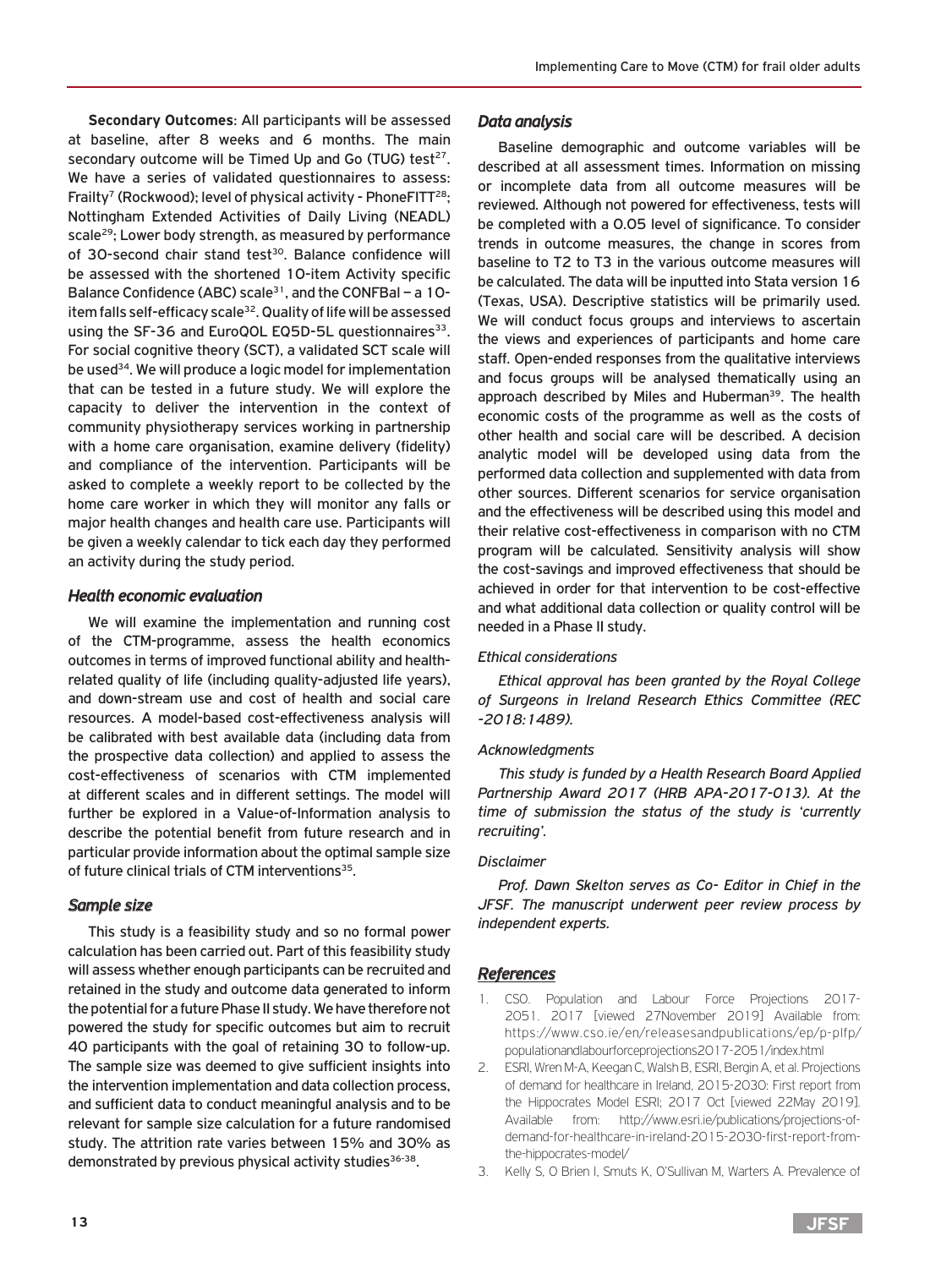frailty among community dwelling older adults in receipt of low-level home support: a cross-sectional analysis of the North Dublin Cohort. BMC Geriatr 2017: 7(17):121.

- 4. Murphy C, Whelan B, Normand C. Formal home care utilisation by older adults in Ireland: Evidence from the Irish Longitudinal Study on Ageing, Health and Social Care in the Community 2015: 23(4): 408-418.
- 5. Timonen V, Doyle M, O'Dwyer C. Expanded, but not regulated: ambiguity in home-care policy in Ireland. Health and Social Care in the Community 2012: 20(3):310–318.
- 6. PA Consulting Group. Analysis of Irish Home Care Market. Irish Private Home Care Association, Dublin 2010.
- 7. Rockwood K, Howlett SE, MacKnight C, Beattie BL, Bergman H, Hébert R, Hogan DB, Wolfson C, McDowell I. Prevalence, attributes, and outcomes of fitness and frailty in community-dwelling older adults: report from the Canadian study of Health and Aging. J Gerontol A Biol Sci Med Sci 2004: 59(12):1310-1317.
- 8. Harvey JA, Chastin SF, Skelton DA. How Sedentary are Older People? A Systematic Review of the Amount of Sedentary Behavior J Aging Phys Act 2015: 23(3):471-487.
- 9. Harvey JA, Chastin SFM, Skelton DA. Breaking sedentary behaviour has the potential to increase / maintain function in frail older adults. Journal of Frailty, Sarcopenia and Falls 2018: 3(1):26-34.
- 10. Department of Health. Gov.ie Sláintecare Implementation Strategy. 2018. [viewed 25June 2019]Available from https://www.gov.ie/ en/campaigns/slaintecare-implementation-strategy/?referrer=/ slaintecare
- 11. Jadczak AD, Makwana N, Luscombe-Marsh N, Visvanathan R, Schultz TJ. Effectiveness of exercise interventions on physical function in community-dwelling frail older people: an umbrella review of systematic reviews. JBI Database System Rev Implement Rep 2018: 16(3):752-775.
- 12. Lopez P, Pinto RS, Radaelli R, et al. Benefits of resistance training in physically frail elderly: a systematic review. Aging Clin Exp Res 2018:30(8):889-899.
- 13. Beaudart C, Dawson A, Shaw SC, et al. Nutrition and physical activity in the prevention and treatment of sarcopenia: systematic review. Osteoporos Int 2017: 28(6):1817-1833.
- 14. Bjerk M, Brovold T, Davis JC, Skelton DA, Bergland A. Health-related quality of life in home care recipients after a falls prevention intervention: a 6-month follow-up. Age Ageing 2019: 48(2):213-219.
- 15. Weber M, Belala N, Clemson L, Boulton E, Hawley-Hague H, Becker C, Schwenk M. Feasibility and Effectiveness of Intervention Programmes Integrating Functional Exercise into Daily Life of Older Adults: A Systematic Review. Gerontology 2018: 64(2):172-187.
- 16. Burton E, Lewin G, Boldy D. A Systematic Review of Physical Activity Programs for Older People Receiving Home Care Services. J Aging Phys Act 2015: 23(3): 460-470.
- 17. Burton E, Farrier K, Galvin R, Johnson S, Horgan NF, Warters A, Hill KD. Physical activity programs for older people in the community receiving home care services: systematic review and meta-analysis. Clin Interv Aging 2019: 6(14):1045-1064.
- 18. Burton E, Lewin G, Boldy D. Physical activity preferences of older home care clients. International Journal of Older People Nursing. 2015: 10(3):170-178.
- 19. Later Life Training UK [viewed 27November 2019] Available from https://www.laterlifetraining.co.uk/courses/care-move-ctm-course/
- 20. Bowen DJ, Kreuter M, Spring B, Cofta-Woerpel L, Linnan L, Weiner D, Bakken S et al. How we design feasibility studies. Am J Prev Med 2009: 36(5):452-457.
- 21. Lancaster, G.A., Thabane, L. Guidelines for reporting non-randomised pilot and feasibility studies. Pilot Feasibility Stud 2019: 5:114.
- 22. Craig P, Dieppe P, Macintyre S, Michgie S, Nazareth I, Petticrew M et al. Developing and evaluating complex interventions: the new Medical Research Council Guidance. BMJ 2008: 337: 1655.
- 23. Hoffmann TC, Glasziou PP, Boutron I, Milne R, Perera R, Moher D, Altman DG, et al. Better reporting of interventions: template for intervention description and replication (TIDieR) checklist and guide. BMJ 2014: 348:g1687.
- 24. Michie S, van Straten MM, West R. The behaviour change wheel: A new method for characterising and designing behaviour change interventions. Implement Sci 2011:6:42.
- 25. Bandura A. Health promotion from the perspective of social cognitive theory. Psychology & Health 1998: 13: 623-649.
- 26. Moore GF, Audrey S, Barker M, Bond L, Bonell C, Hardeman W, Moore L, O'Cathain A, Tinati T, Wight D, Baird J. Process evaluation of complex interventions: Medical Research Council guidance. BMJ 2015: 19:350:h1258.
- 27. Podsiadlo D, Richardson S. The Timed "Up and Go": A test of basic functional mobility for frail elderly persons. J Am Geriatr Soc 1991: 39(2):142-148.
- 28. Gill DP, Jones GR, GuangYong Z, Speechley M. The Phone-FITT: A brief physical activity interview for older adults. J Aging Phys Activity 2008: 16(3):292-315.
- 29. Nouri FM, Lincoln NB. An extended activities of daily living scale for stroke patients. Clinical Rehabilitation 1987: 1:301-305.
- 30. Rickli R, Jones C. Functional fitness normative scores for communityresiding older adults, ages 60-94. J Aging Phys Activity 1999: 7(2):162-181.
- 31. Powell LE, Myers AM. The Activities-specific Balance Confidence (ABC) Scale. J Gerontol A Biol Sci Med Sci 1995: 50(1):28-34.
- 32. Simpson JM, Worsfold C, Fisher KD, Valentine JD. The CONFbal scale; a measure of balance – a key outcome of rehabilitation. Physiotherapy 2009: 95(2): 103-109.
- 33. Herdman M, Gudex C, Lloyd A, Janssen M, Kind P, Parkin D, Bonsel G, Badia X. Development and preliminary testing of the new five-level version of EQ-5D (EQ-5D-5L). Qual Life Res 2011: 20(10):1727-1736.
- 34. Marcus BH, Selby VC, Niaura RS, Rossi JS. Self-efficacy and the stages of exercise behaviour change. Res Q Exerc Sport 1992: 63(1):60-66.
- 35. Drummond M, Sculpher MJ, Torrance GW, O'Brian B, Stoddart GL. Methods for the evaluation of health care programmes. 3rd ed. Oxford: Medical Publications, 2005.
- 36. Burton E, Lewin G, Clemson L, Boldy D. Determining the feasibility of a lifestyle activity program for inclusion in a restorative home care service: a pilot study. Activ Adapt Aging 2013: 38(2):79-93.
- 37. Ota A, Yasuda N, Horikawa S, Fujimura T, Ohara H. Differential effects of power rehabilitation on physical performance and higher-level functional capacity among community-dwelling older adults with slight degree of frailty. Journal of Epidemiology 2007: 17(2):61–67.
- 38. Johnson C, Myers A, Scholey L, Cyarto EV, Ecclestone N. Outcome evaluation of the Canadian Centre for Activity and Aging's home support exercise program for frail older adults. Journal of Aging and Physical Activity 2003: 11: 408-424.
- 39. Miles M, Huberman A. An Expanded Source Book: Qualitative data analysis (2nd edn). Thousand Oaks: Sage Publications, 1994.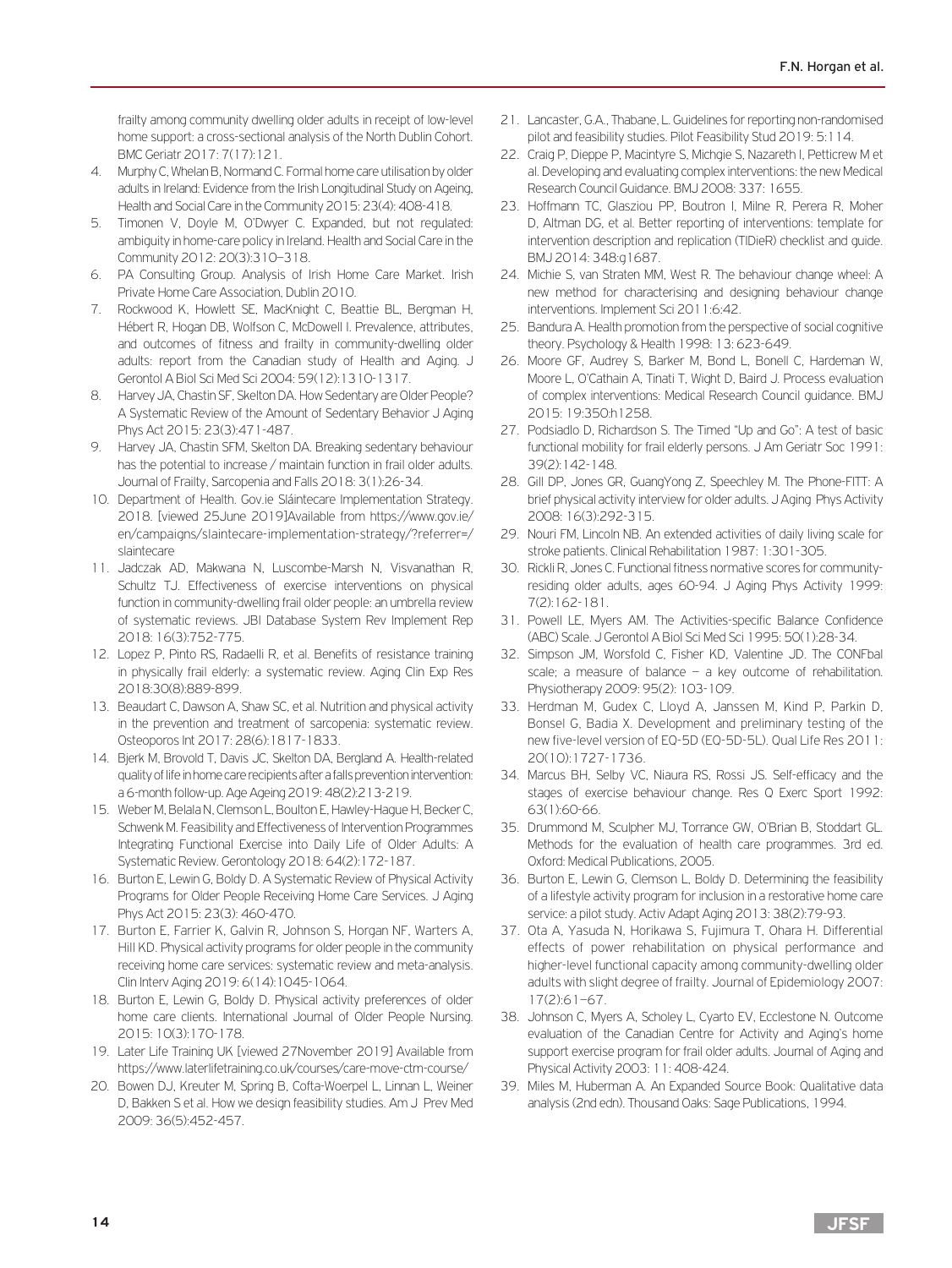#### Appendix 1. TIDieR (Template for Intervention Description and Replication) Checklist\*:

| <b>Item</b>    | <b>Item</b>                                                                                                                                                                                                                                                                                                                                                                                                                                                                                                                                                                                                                                                                                                                                                                                                                                                                                                                                                                                                                                                                                                                                                                                                                                                                                | <b>Where located **</b>                              |                                                                       |
|----------------|--------------------------------------------------------------------------------------------------------------------------------------------------------------------------------------------------------------------------------------------------------------------------------------------------------------------------------------------------------------------------------------------------------------------------------------------------------------------------------------------------------------------------------------------------------------------------------------------------------------------------------------------------------------------------------------------------------------------------------------------------------------------------------------------------------------------------------------------------------------------------------------------------------------------------------------------------------------------------------------------------------------------------------------------------------------------------------------------------------------------------------------------------------------------------------------------------------------------------------------------------------------------------------------------|------------------------------------------------------|-----------------------------------------------------------------------|
| number         |                                                                                                                                                                                                                                                                                                                                                                                                                                                                                                                                                                                                                                                                                                                                                                                                                                                                                                                                                                                                                                                                                                                                                                                                                                                                                            | <b>Primary paper</b><br>(page or appendix<br>number) | Other † (details)                                                     |
|                | <b>BRIEF NAME</b>                                                                                                                                                                                                                                                                                                                                                                                                                                                                                                                                                                                                                                                                                                                                                                                                                                                                                                                                                                                                                                                                                                                                                                                                                                                                          |                                                      |                                                                       |
| 1.             | Care To Move (CTM).                                                                                                                                                                                                                                                                                                                                                                                                                                                                                                                                                                                                                                                                                                                                                                                                                                                                                                                                                                                                                                                                                                                                                                                                                                                                        | $-10812$                                             | https://www.laterlifetraining.co.uk/<br>courses/care-move-ctm-course/ |
|                | <b>WHY</b>                                                                                                                                                                                                                                                                                                                                                                                                                                                                                                                                                                                                                                                                                                                                                                                                                                                                                                                                                                                                                                                                                                                                                                                                                                                                                 |                                                      |                                                                       |
| 2.             | CTM provides a series of consistent 'movement prompts' to use and embed into exisiting movements of daily living. The<br>aim is for home care recipients to move more and sit less.                                                                                                                                                                                                                                                                                                                                                                                                                                                                                                                                                                                                                                                                                                                                                                                                                                                                                                                                                                                                                                                                                                        | $-12$                                                | https://www.laterlifetraining.co.uk/<br>courses/care-move-ctm-course/ |
|                | <b>WHAT</b>                                                                                                                                                                                                                                                                                                                                                                                                                                                                                                                                                                                                                                                                                                                                                                                                                                                                                                                                                                                                                                                                                                                                                                                                                                                                                |                                                      |                                                                       |
| 3.             | Materials: CTM diary provided to participants by home support workers. The diary includes an information sheet, CTM plan<br>and CTM client record CTM Client Record for completion by the care staff which includes which ADL tasks client has agreed<br>to movement prompts and recommendations for continuation of practice of movements.                                                                                                                                                                                                                                                                                                                                                                                                                                                                                                                                                                                                                                                                                                                                                                                                                                                                                                                                                | $-12$                                                | https://www.laterlifetraining.co.uk/<br>courses/care-move-ctm-course/ |
| $\mathbf{4}$ . | Procedures: On Client Record: At start of visit (tick-box):<br>• Your greeting had a 'movement' check<br>• Discussed 'how' they moved since last visit<br>• Discussed any previous successes<br>• Started planning for today's tasks with a key focus & messages (Set up the task and review on completion of every task -<br>proactively encouraging feedback/staying engaged with the task)<br>During ADL Tasks (tick-box):<br>• Used 'Prepare to move' prompts regularly<br>• Used prompts to improve active posture In sitting<br>• Used prompts to help with bum shuffle<br>• Used prompts to help mobility / circulation<br>• Used prompts to help stand up or sit down<br>. Encouraged them to 'power up' through heels and legs<br>• Reminded to pause on stand<br>• Reminded to foot pedal before walking<br>. No talking when walking or changing direction<br>. Used prompts to help ADL's in standing: heel raises/knee bends<br>Before Leaving (tick-box):<br>• Reviewed any movement successes<br>. Discussed movement plan for next visit and left a 'seed of thought'<br>Recommended they continue practicing prompts during tasks:<br>· In bed<br>• In sitting<br>. When dressing/washing<br>• When standing up<br>• When toileting<br>. When walking/turning<br>• Other: | $-12$                                                | https://www.laterlifetraining.co.uk/<br>courses/care-move-ctm-course/ |